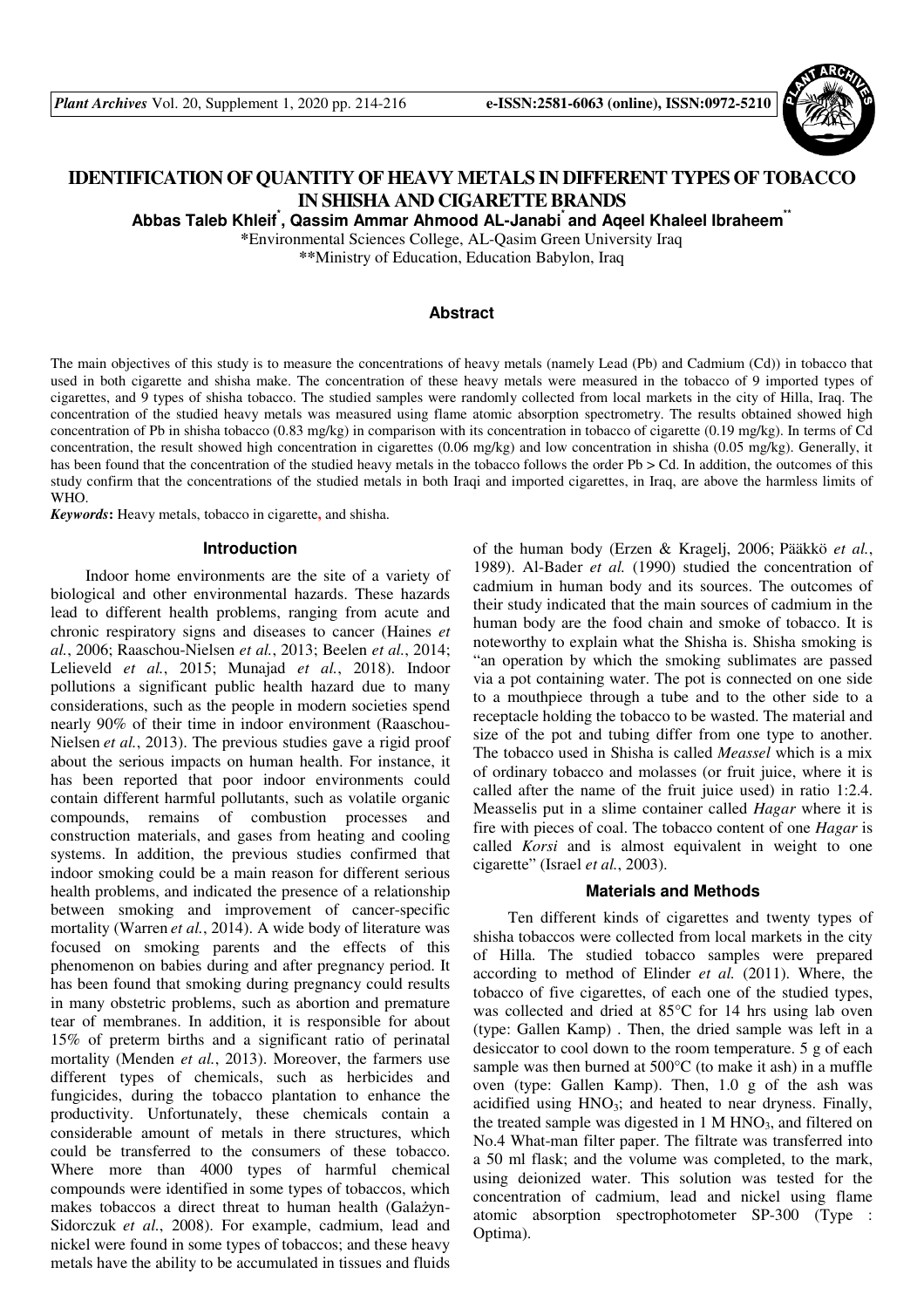## **Results and Discussion**

The obtained results from the current study indicated a clear variation in the concentration of the studied heavy metals, depending on the type of cigarettes. Where, it has been found that the highest concentration of cadmium was in type (A) of cigarettes (0.06 mg/kg), and type (B) of Shisha (0.08 mg/kg), while the lowest concentration was noticed in type (F) for both cigarettes (0.02 mg/kg), and Shisha (0.05 mg/kg) Figure1.



**Fig. 1 :** Concentration of Cadmium (mg/kg) in shisha and cigarette

The highest concentration of lead noticed in type (C) of cigarettes (0.19 mg/kg), and type (B) of Shisha (0.83 mg/kg), while the lowest concentration was noticed in type (A) of cigarettes (0.11 mg/kg) and type (E) of Shisha (0.54 mg/kg) Figure 2



**Fig. 2 :** Concentration of Lead (mg/kg) in shisha and cigarette

According to the standard limitations, the permissible concentrations of cadmium and lead are 1 to 3 and 1 to 2 µg/g, respectively (Mussalo-Rauhamaa *et al.*, 1986). This indicates that the measured concentration of cadmium in Affair, Pine, Pentley, and Miami cigarettes were more than the allowable limits. On average, it has been found that each 20 cigarettes contain 1-2 µg of cadmium, which means that smoking 20 cigarettes/day is enough to accumulate (at least)1 µg/day in the smoker's body. For comparison, the average concentration of cadmium in the ambient air is  $\leq$ 5 ng/m<sup>3</sup>, and "less than 0.01 µg in airborne origin is absorbed in the lungs daily" (Lin, 1992). These results are in highly agreement with those obtained by Ashraf (2012) who confirmed that the concentration of cadmium in each 20 cigarettes is about 1.40–2.70 µg. While the measured concentration lead in 20 cigarettes was ranging between 1.98 and 3.37 µg, which is 4 times higher than the reported concentration in the UK cigarettes  $(0.22-0.65 \text{ µg})$  and 3.5 times higher than the reported concentration in the Korean cigarettes (0.4–1.19 µg).

**Table 1:** Refer to concentration of heavy metal in shisha and cigarette.

| <b>Smoking type</b> | Ph                   | C d                |
|---------------------|----------------------|--------------------|
| Shisha Smoking      | $0.70\pm0.06$ A      | $0.13 \pm 0.084$ B |
| Cigarette           | $0.090 \pm 0.0027$ B | $0.60 \pm 0.11$ A  |

In terms of Shisha smoking, which is becoming very common in Iraq (about 33% of the Iraqi males are Shisha smokers (Israel *et al.*, 2003), it has been found that the percent of lead in shisha tobaccos was 0.70±0.06%, which is much higher than its percent in cigarettes  $(0.090\pm0.0027)$ . Contrarily, the percent of cadmium in shisha tobaccos  $(0.13\pm0.084)$  was less than its percent in cigarettes tobacco (0.60±0.11%). Although the obtained results indicated that the concentration of cadmium in the tobacco of shish is less than its concentration in cigarettes, the negative impacts of shisha smoking on the community could be significant due to the lack of health education programs about shisha. In addition, "the laws against smoking are not taking shisha seriously and overcrowding of shisha smokers are common" (Israel *et al.*, 2003).

# **Conclusions**

It was noted that the selected tobacco tobacco for this study was considered to be contaminated with heavy metals, the results also showed that the lead element (Pb) in all samples was the highest compared to the element cadmium (Cd). Additionally, it is noteworthy to highlight that due to the lack in studies about the concentrations of cadmium and lead in the local and imported cigarettes in Iraq, the current study could provide important data for the Iraqi health foundations, such as the Ministry of Health.

#### **References**

- Al-Bader, A.; Omu, A. and Dashti, H. (1999). Chronic cadmium toxicity to sperm of heavy cigarette smokers: immunomodulation by zinc. Archives of andrology, 43: 135-140.
- Beelen, R.; Raaschou-Nielsen, O.; Stafoggia, M.; Andersen, Z.J.; Weinmayr, G.; Hoffmann, B.; Wolf, K.; Samoli, E.; Fischer, P. and Nieuwenhuijsen, M. (2014). Effects of long-term exposure to air pollution on natural-cause mortality: an analysis of 22 European cohorts within the multi centre ESCAPE project. The Lancet, 383: 785- 795.
- Caruso, R.V.; O'connor, R.J.; Stephens, W.E.; Cummings, K.M. and Fong, G.T. (2013). Toxic metal concentrations in cigarettes obtained from US smokers in 2009: results from the International Tobacco Control (ITC) United States survey cohort. International journal of environmental research and public health, 11: 202- 217.
- Erzen, I. and Kragelj, L. (2006). Cadmium concentrations in blood in a group of male recruits in Slovenia related to smoking habits. Bulletin of environmental contamination and toxicology, 76: 278-284.
- Galażyn-Sidorczuk, M.; Brzóska, M.M. and Moniuszko-Jakoniuk, J. (2008). Estimation of Polish cigarettes contamination with cadmium and lead, and exposure to these metals via smoking. Environmental monitoring and assessment, 137: 481-493.
- Haines, A.; Kovats, R.S.; Campbell-Lendrum, D. and Corvalán, C. (2006). Climate change and human health: